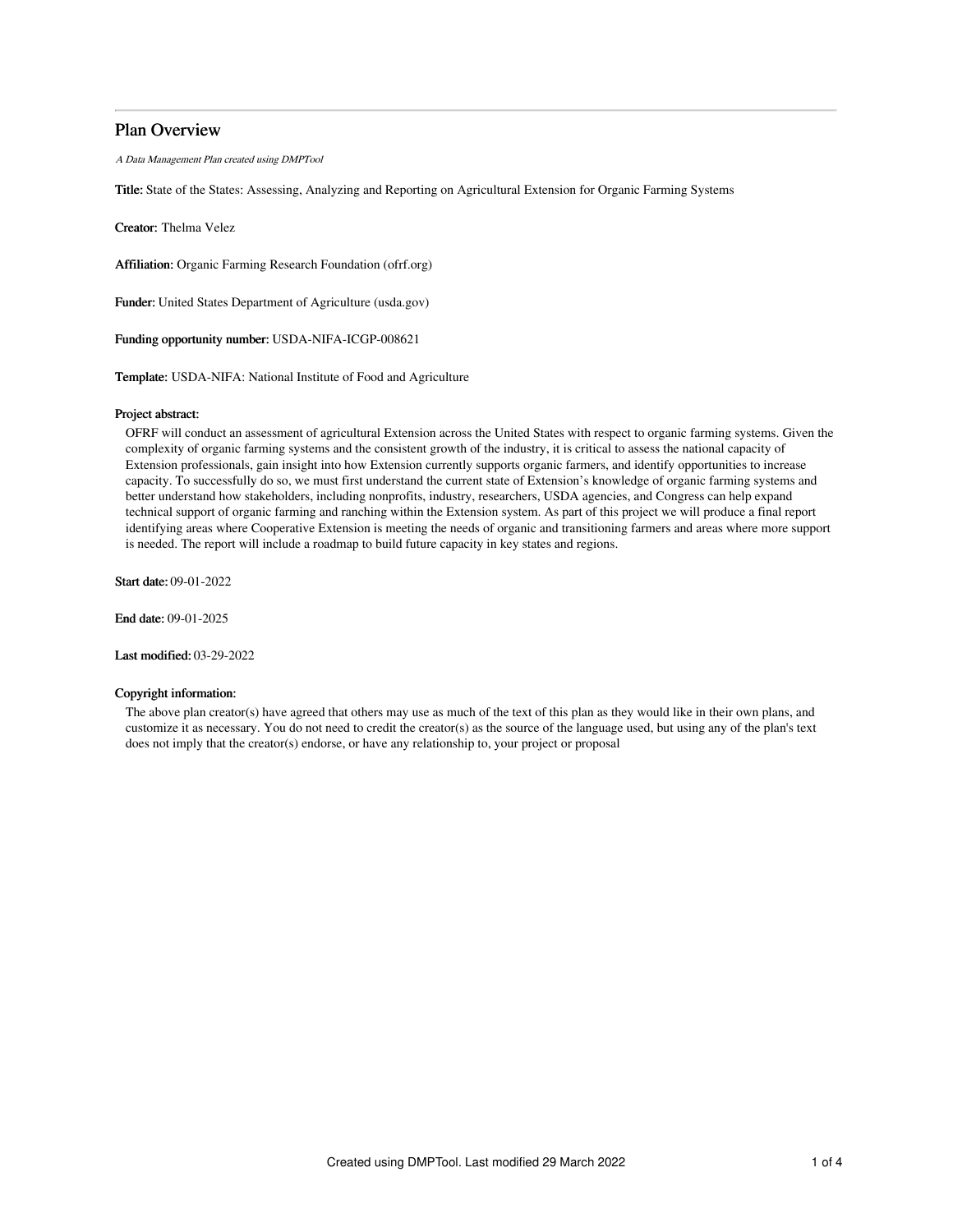# State of the States: Assessing, Analyzing and Reporting on Agricultural Extension for Organic Farming Systems

## Expected Data Type

Describe the type of data (e.g. digital, non-digital), how it will be generated, and whether the data are primary or metadata.

- Research examples include: lab work, field work and surveys.
- Education examples include: number of students enrolled/participated, degrees granted, curriculum, and training products.
- Extension examples include: outreach materials, number of stakeholders reached, number of activities, and assessment questionnaires.

OFRF will gather secondary data from public institutions which will be digitally organized and stored in Word, Excel, and PDF formats. This online research of Extension and exploration of all 112 U.S. Land-Grant University (LGU) websites will include the number of Extension agents in each state and how many are working in organic agriculture, their focus areas, and previous assessments conducted within different states or special projects currently underway in organic. This data will be verified via phone calls with program coordinators.

We will also gather primary data using the survey instrument focused on Extension professionals' engagement in organic agriculture. The survey will collect data on Extension professionals': (1) existing experience and knowledge of organic production systems, (2) current engagement with organic farmers, (3) interest in further engagement and education, (4) topics in organic agriculture they want more information about, and (5) how they want to receive that information. The survey instrument is digital and will be conducted in Qualtrics. Qualtrics allows data files to be exported in various formats including: CSV, XML, SPSS, and Google Doc format. Additional qualitative data will be collected through twenty 40-60 minute one-on-one interviews (four per Extension region). Audio files of the interviews will be recorded using Zoom. Audio files will then be transcribed and de-identified using a professional transcription service which provides final transcripts in Word and PDF formats. Transcripts will be analyzed using NVIVO software to examine themes and emergent patterns.

### Data Format

For scientific data to be readily accessible and usable it is critical to use an appropriate community-recognized standard and machine readable formats when they exist. If the data will be managed in domain-specific workspaces or submitted to public databases, indicate that their required formats will be followed. Regardless of the format used, the data set must contain enough information to allow independent use (understand, validate and use) of the data.

OFRF will digitally organize all data for the assessment of existing Extension resources in Word, Excel, and PDF formats. The survey instrument is digital and will be conducted in Qualtrics. Qualtrics allows data files to be exported in various formats including: CSV, XML, SPSS, and Google Doc format. We will download the data to our secure password-protected Drive in CSV format, Excel, Word, and Google Docs. For additional analysis, we will create an Excel database with a codebook and access instructions. Audio files of the interviews will be recorded using Zoom. Audio files will then be transcribed and de-identified using professional transcription service which provides final transcripts in Word and PDF formats.

### Data Storage and Preservation

Data must be stored in a safe environment with adequate measures taken for its long-term preservation. Applicants must describe plans for storing and preserving their data during and after the project and specify the data repositories, if they exist. Databases or data repositories for long-term preservation may be the same that are used to provide Data Sharing and Public Access. Estimate how much data will be preserved and state the planned retention period. Include any strategies, tools, and contingency plans that will be used to avoid data loss, degradation, or damage.

De-identified transcripts as well as survey data and all metadata in connection with this project will be

indefinitely hosted and curated for long-term preservation in OFRF's password-protected research file server which is maintained and updated quarterly by OFRF research staff. Digital audio files used to produce de-identified interview transcripts will be destroyed at the conclusion of this project to protect the privacy of the interview participants.

#### Data Sharing and Public Access

Describe your data access and sharing procedures during and after the grant. Name specific repositories and catalogs as appropriate. include a statement, when applicable, of plans to protect confidentiality, personal privacy, proprietary interests, business confidential information, and intellectual property rights. Outline any restrictions such as copyright, confidentiality, patent, appropriate credit, disclaimers, or conditions for use of the data by other parties.

De-identified transcripts as well as survey data and all metadata in connection with this project will be indefinitely hosted and curated for long-term preservation in OFRF's password-protected research file server which is maintained and updated quarterly by OFRF research staff. Digital audio files used to produce de-identified interview transcripts will be destroyed at the conclusion of this project to protect the privacy of the interview participants. Requests for access to the data will be reviewed after the grant period and OFRF has made the findings of the report and roadmap publicly available.

### Roles and Responsibilities

Who will ensure DMP implementation? This is particularly important for multi-investigator and multi-institutional projects. Provide a contingency plan in case key personnel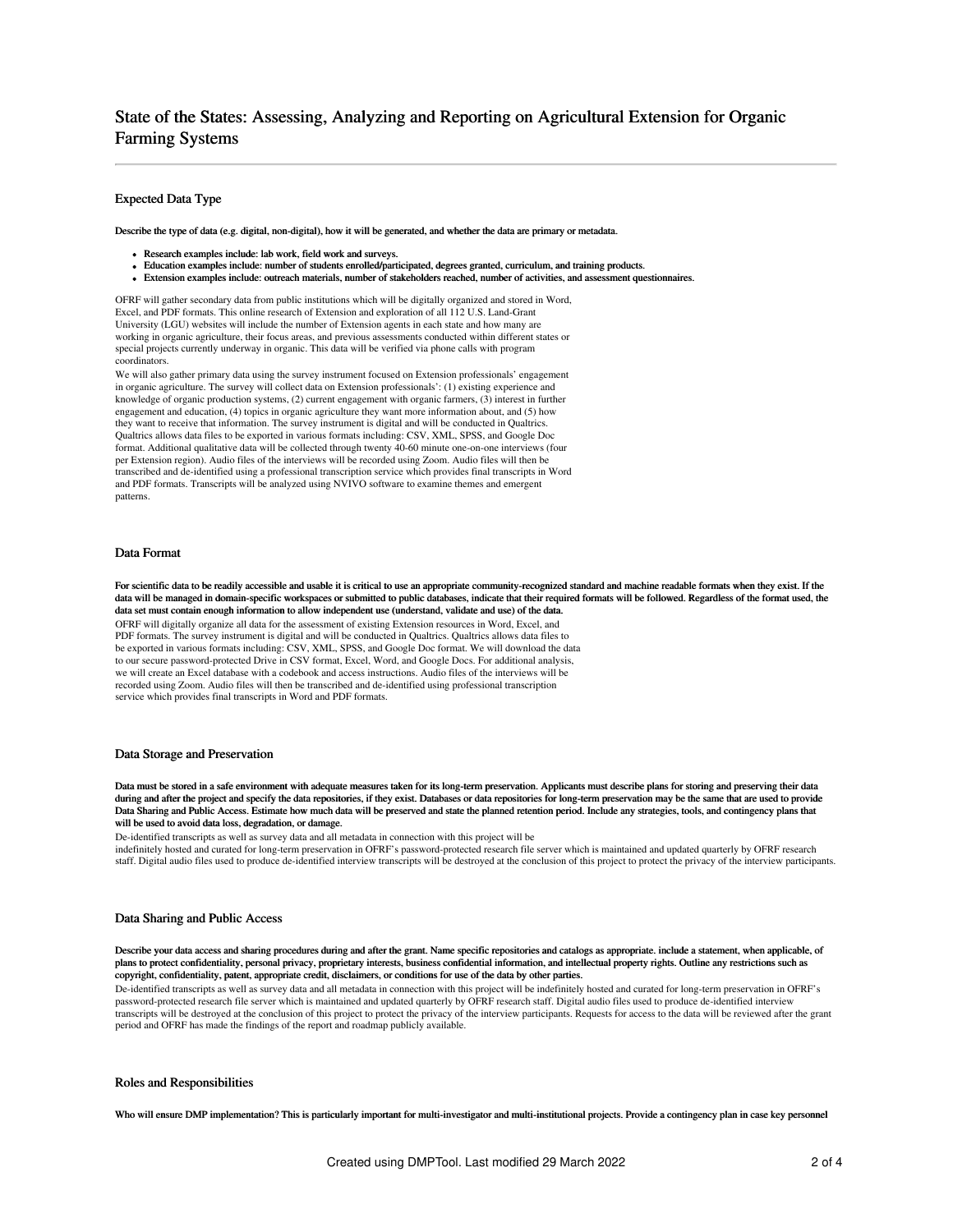### leave the project. Also, what resources will be needed for the DMP? If funds are needed, have they been added to the budget request and budget narrative? Projects must budget sufficient resources to develop and implement the proposed DMP.

During the grant period, OFRF Research & Education Program Manager, Thelma Vélez Ph.D., and the OFRF Research Coordinator will be responsible for the capture, quality,<br>and storage of the data and will ensure the data manag